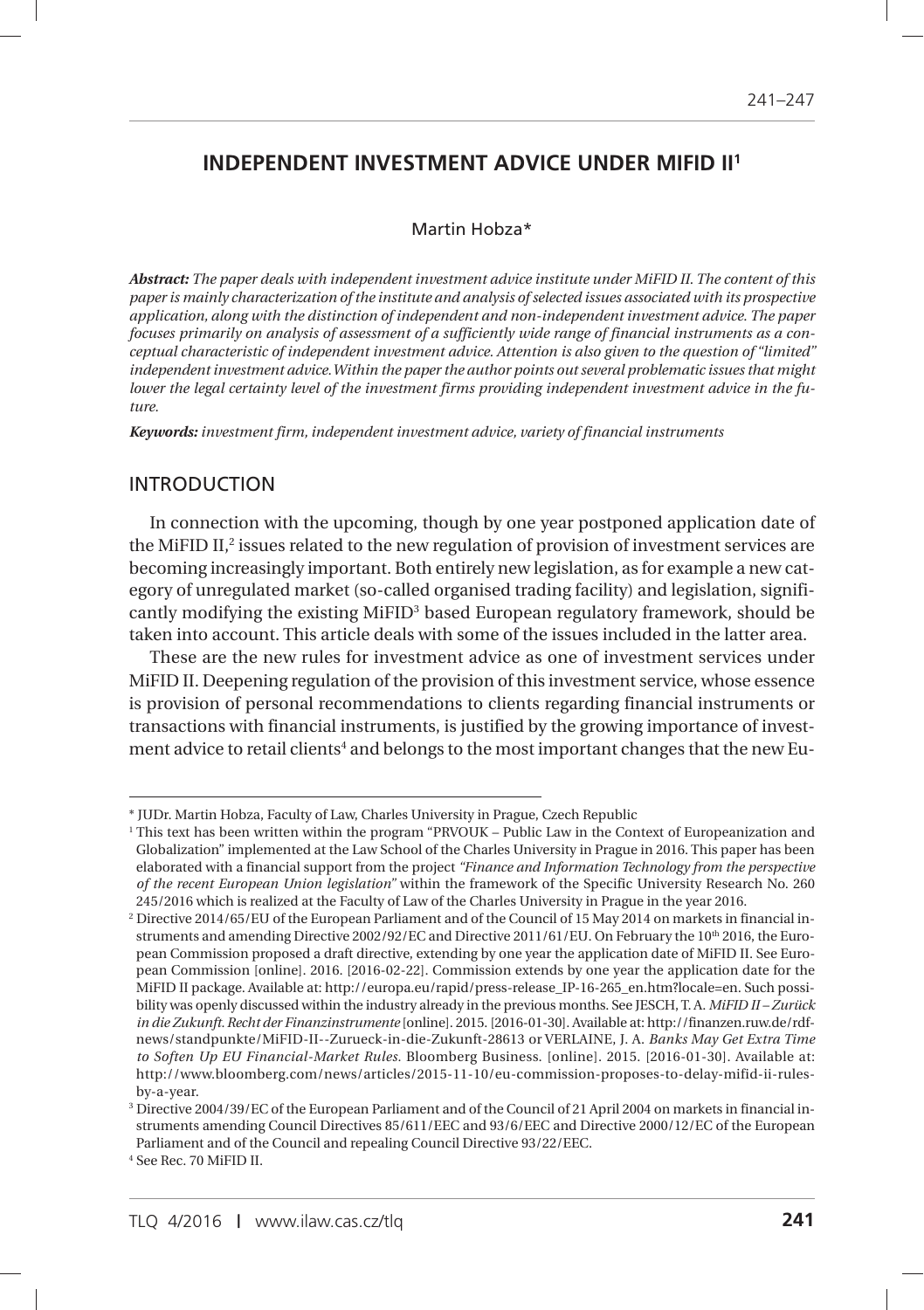ropean legislation brings to the area of investment services provided to this category of clients. It must be noted that the regulation of investment advice under MiFID II is not a revolution but rather an evolution of the existing European legislation. Existing and according to the European legislator functional regulatory framework is therefore only deepened and at the same time enhanced by some hitherto unknown institutes. One of these is the independent investment advice.

Within the scope of the article, I will focus both on the characteristics of this institute in terms of European financial law and the analysis of one of the conceptual characteristics of independent investment advice, namely the assessment of a sufficiently wide range of financial instruments. I will also briefly refer to the related problems. With regard to the delay of the European Commission in the release of Delegated acts, the presented analysis of the issue must currently be based directly on the MiFID II and also take into account documents issued by ESMA,<sup>5</sup> namely the Technical Advice, which serves as a relevant basis for creating the final version of the respective Delegated act.<sup>6</sup>

# DISTINCTION OF INDEPENDENT AND NON-INDEPENDENT INVESTMENT ADVICE

In comparison with MiFID I, the definition of investment advice remains unchanged. The basic novelty introduced by MiFID II in the area of investment services with an advisory element presents the institute of independent investment advice.<sup>7</sup> This institute, which is as *Honorar-Anlageberatung* known, for example, to German legal order<sup>8</sup> and which is typical for the investment services market in the UK, presents an alternative to the in practice widespread model of by brokerage fee covered investment advice, prevailing besides the already mentioned Germany9 for example also in the market practice of the Czech Republic. The aim of enactment of the independent investment advice institute is to establish an easily recognizable category of service, where the possibility of a conflict of interest is excluded.10

Although the relationship between independent and non-independent investment advice is not apparent at a first glance, I consider that the independent investment advice should be understood not as a contradiction to the non-independent, by brokerage fee

<sup>5</sup> European Securities and Markets Authority, hereinafter "ESMA".

<sup>6</sup> ESMA [online]. 2014. [2016-02-10] ESMA's Technical Advice to the Commission on MiFID II and MiFIR. Available at: https://www.esma.europa.eu/sites/default/files/library/2015/11/2014-1569\_final\_report\_-\_esmas\_technical\_advice\_to\_the\_commission\_on\_mifid\_ii\_and\_mifir.pdf, hereinafter "ESMA's Technical Advice".

<sup>7</sup> See Art. 24 (4) a) point i) MiFID II.

<sup>8</sup> See s. 31 Abs. 4b Gesetzes über den Wertpapierhandel (Wertpapierhandelsgesetz - WpHG) vom 9. 9. 1998 (BGBl I S. 2708) and Gesetz zur Förderung und Regulierung einer Honorarberatung über Finanzinstrumente (Honoraranlageberatungsgesetz) vom 15. 7. 2013 (BGBl. I S. 2390). The institute is used in a limited way in the German market practice.

<sup>9</sup> KURZ, A. I. MiFID II – Auswirkungen auf den Vertrieb von Finanzinstrumenten. *Der Betrieb*. Düsseldorf: Handelsblatt Fachmedien GmbH, 2014, Vol. 67, No. 21, p. 1183.

<sup>10</sup> GRUNDMANN, S. Wohlverhaltenspflichten, interessenkonfliktfreie Aufklärung und MIFID II: jüngere höchstrichterliche Rechtsprechung und Reformschritte in Europa. *WM – Wertpapiermitteilungen*. Frankfurt am Main: Herausgebergemeinschaft Wertpapier-Mitteilungen, Keppler, Lehmann, 2012, Vol. 66. No. 37, p. 1753.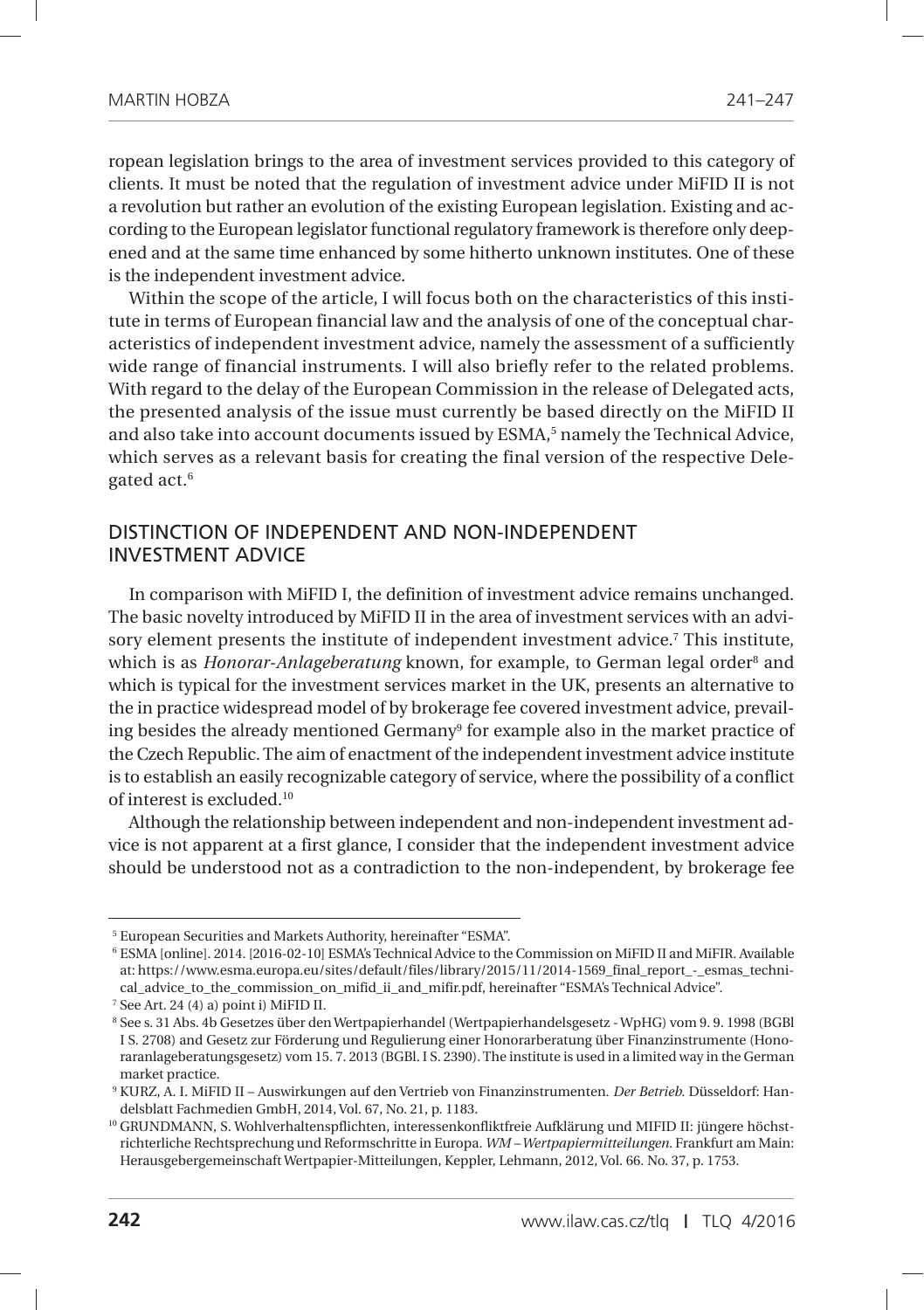covered investment advice, but like its superstructure, both in the area of conduct of business rules and, at least potentially, in the qualitative area. This conclusion is supported by both the systematic position of the institute within the framework of the Directive, where general rules are common to both investment advice regimes and provisions ensuring the independence of investment advice are in the position of special legislation, and the opinions of certain representatives of the professional community.11

Although MiFID II creates prerequisites for independent investment advice to become an investment service with higher added value to more informed and more demanding part of retail clients, in my opinion, it is not possible to automatically deduce from this fact that independent investment advice will be, according to the client's perspective, always of a higher quality than non-independent investment advice, especially in cases where the investment firm materially meets all the requirements laid down by MiFID II for independent investment advice (see below), but will be (albeit partially) remunerated by brokerage fees paid by financial institution, whose investment products the respective client includes in his investment portfolio based on the recommendations of the respective investment firm.

Concerning distinction between both regimes of investment advice, MiFID II leaves the initiative on the side of the industry. Investment firms have the autonomy of choice whether they will provide investment advice on an independent or non-independent basis, they are, however, always obliged to disclose to their clients in a good time before the actual provision of investment advice the regime of the investment advice provided. Such information should clarify whether and why investment advice could qualify as independent and which restrictions therefore apply.<sup>12</sup> In case the same investment firm offers its clients both types of investment advice, which is generally admissible under the Directive, it is firstly obliged to explain to the clients the difference between the two types of investment advice and secondly should avoid presenting itself in general as an independent investment advisor or emphasize its independent investment advice services over the non-independent when dealing with a client.13 Within its organizational structure, the investment firm is also required to separate clearly both types of investment advice provided and individuals providing the advice (so called Chinese walls), in particular it is required in order to prevent the risk of confusing the client to ensure that the relevant individual is not allowed to provide independent and non-independent investment advice.14 Compliance with this requirement could be problematic particularly for smaller investment firms and may lead to the need to choose one of both types of investment advice provided for business of the respective investment firm as a whole. The consequence of presenting the investment advice provided to the client as independent is then the necessity to comply with related regulatory standards in relation to such client.<sup>15</sup>

<sup>&</sup>lt;sup>11</sup> CAVROIS, J. P. *Independent advice under MiFID II*. Contribution within the conference MiFID II: Latest Developments for Practice, held by the Academy of European Law in Trier on 22nd–23rd of October 2105.

<sup>12</sup> ESMA's Technical Advice, p. 108.

<sup>13</sup> ESMA's Technical Advice, pp. 108–109.

<sup>14</sup> ESMA's Technical Advice, p. 148.

<sup>15</sup> Art. 24 (7) MiFID II.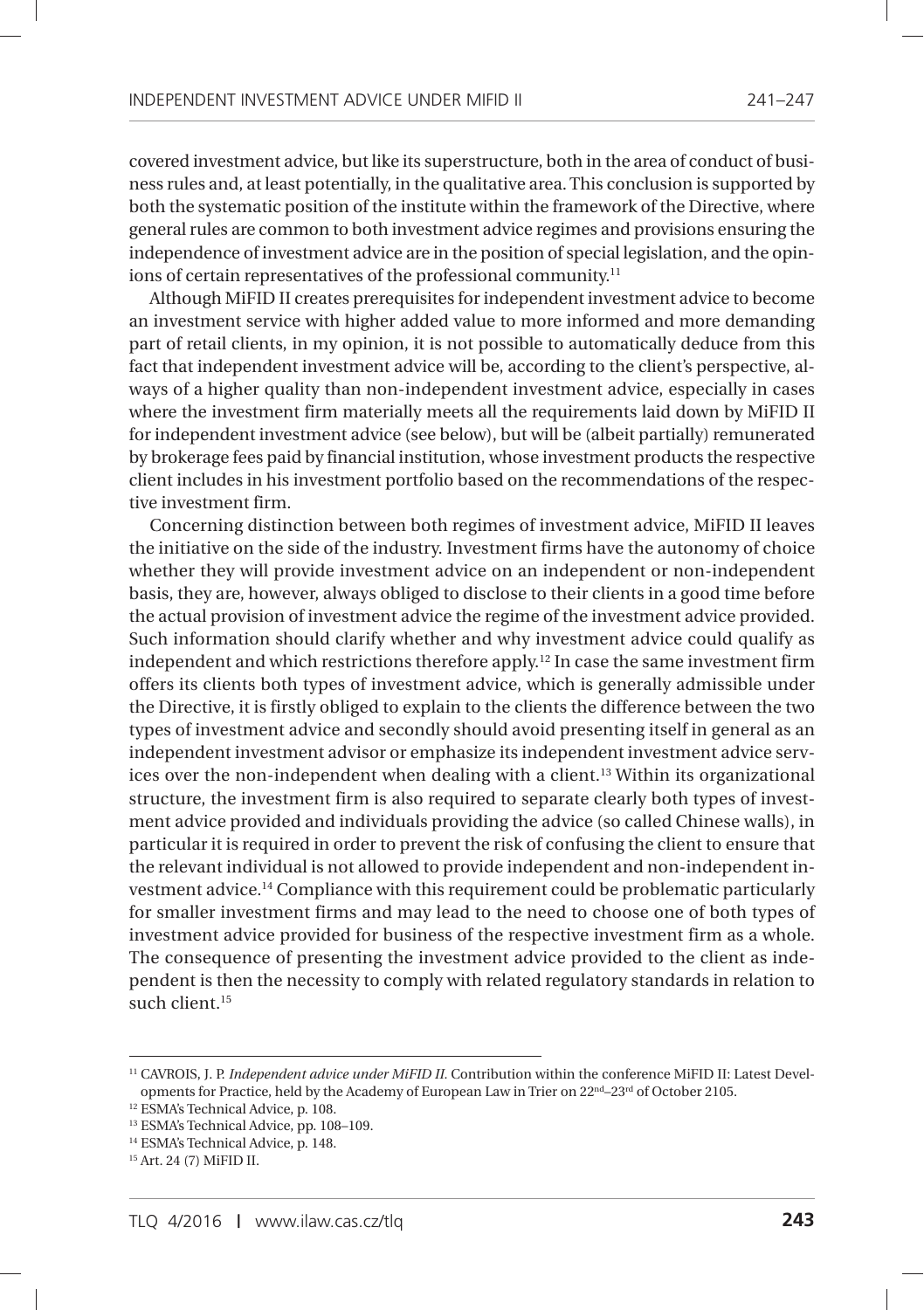## What makes independent investment advice independent?

The regulatory regime of independent investment advice is a superstructure of the general regime in three following levels: the level of variety of financial instruments considered,16 the level of taking into account the relationship between respective investment firm and providers, issuers or distributors of financial instruments considered within the provided investment advice<sup>17</sup> and finally in the level of inadmissibility of receiving incentives related to the provided investment advice.18 To the latter point can be with respect to focus of the article only briefly noted that the investment firm shall not in case of providing independent investment advice accept or retain any fees, commissions or any monetary or non-monetary benefits (i.e. incentives) paid or provided by any third party or a person acting on behalf of a third party in relation to the provision of the respective service to clients.19 Although the above mentioned characteristics of independent investment advice are directly determined by the Directive, their concretization in the Delegated act is assumed. The Delegated act should take into account the already mentioned ESMA's Technical Advice. With regard to the aforementioned delay of European Commission with the release of the delegated acts for MiFID II, for the time being it is necessary to take into account the ESMA's Technical Advice and at the same time draw attention to the fact that the respective Delegated act can still change a lot.

### The range of assessed financial instruments

The fundamental characteristic of independent investment advice, along with the above mentioned restriction on receiving incentives from third parties,<sup>20</sup> is the requirement on quality of the analysis provided within the investment advice. Where an investment firm informs the client that investment advice is provided on an independent basis, it shall assess a sufficient range of financial instruments available on the market. Financial instruments should be diverse with regard to their type and issuers or providers and should not be limited to financial instruments issued or provided by entities with a close link or other close legal or economic relationships to the investment firm.21 This rather abstract rule applicable exclusively in the case of independent investment advice relates to a similarly formulated rule applicable to investment advice under MiFID II in general, which requires specifying the extent of analysis provided within the investment advice.<sup>22</sup> Formulation of the rule raises several difficulties of interpretation.

Above all, the definition of the extent and composition of the spectrum of assessed financial instruments or other investment products necessary to fulfil the requirement of

<sup>16</sup> Art. 24 (7) a) MiFID II.

 $17$  Art. 24 (7) a) point i) and ii) MiFID II.

<sup>18</sup> Art. 24 (7) b) MiFID II.

<sup>19</sup> Art. 24 (7) b) MiFID II.

<sup>20</sup> Art. 24 (7) b) MiFID II.

<sup>&</sup>lt;sup>21</sup> See Art. 24 (7) a) point i) and ii) MiFID II. A close link is defined by the Art. 4 (1) point 35) MiFID II and simplified means the control relationship between entities or participation of at least 20% of the voting rights or capital of an entity.

<sup>22</sup> See Art. 24 (4) a) point ii) MiFID II.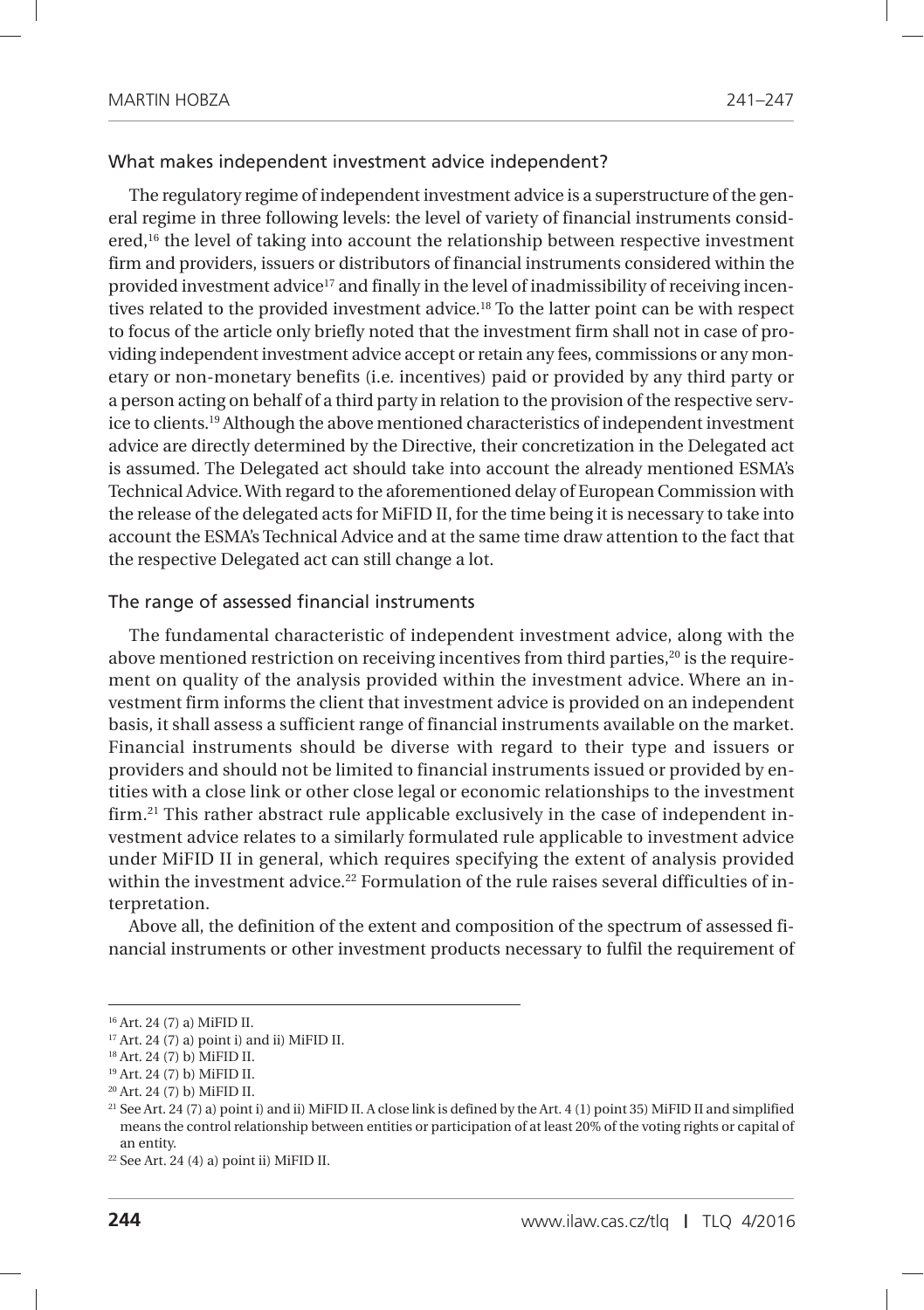sufficiency and diversity within the meaning of the Directive appears problematic. Teleological interpretation in the context of the preamble of MiFID II brings a not very useful specification, according to which it is not necessary to assess investment products available on the market by all product providers or issuers.<sup>23</sup> It is however apparent that such a requirement would be very difficult to implement in most cases. Unclear is the question whether it is necessary to include into assessment under Article 24 (7) a) MiFID II solely financial instrument as the object of regulation of MiFID II, or investment products, different from financial instruments or even other financial products, such as standard bank deposits, insurance-based investment products etc.

Possible requirement to assess also other investment or financial products derives from recital 73 of MiFID II, but the legal text of the Directive itself refers in this context only to financial instruments.24 Using the grammatical and systematic interpretation and having regard to the scope of MiFID II, I reach the conclusion that the requirement to assess a wide range of products according to the mentioned recital applies exclusively to financial instruments within the meaning of Annex I Section C of the Directive. It does not, however, exclude the possibility of the investment firm to take into account other categories of financial products under the loyalty principle as well, especially if the respective investment firm is entitled to their distribution.

The sufficiency of width of variety of financial instruments considered should, under the consideration of EU legislator, be assessed primarily in relation to the link between the investment firm providing investment advice and the issuers or providers of the recommended financial instruments.25 However, as is apparent from the EMSA's Technical Advice, which is very likely to be reflected in the final text of the delegated act of the European Commission, this criterion is not the only indicator that an investment firm providing independent investment advice shall take into account in order to fulfil the requirement posed on the sufficiency of the provided analysis.

When assessing the suitable financial instruments, the investment firm providing independent investment advice shall take into account the fulfilment of the following five criteria, related primarily to the variety of financial instruments considered, their category and other characteristics. These are the following criteria:

- 1. assessment of wide range of financial instruments diversified by type, issuer or provider, not limited to financial instruments provided by related entities,
- 2. the number and variety of financial instruments considered is proportionate to the scope of advice services offered by the investment firm providing independent investment advice,
- 3. the number and variety of financial instruments considered is adequately representative of financial instruments available on the market,
- 4. the quantity of financial instruments issued by the investment firm itself or by entities closely linked to the investment firm itself is proportionate to the total amount of financial instruments considered,

<sup>23</sup> See Rec. 73 third sentence MiFID II.

<sup>24</sup> See Art. 24 (7) a) MiFID II.

<sup>&</sup>lt;sup>25</sup> See. Rec. 73 fourth sentence MiFID II.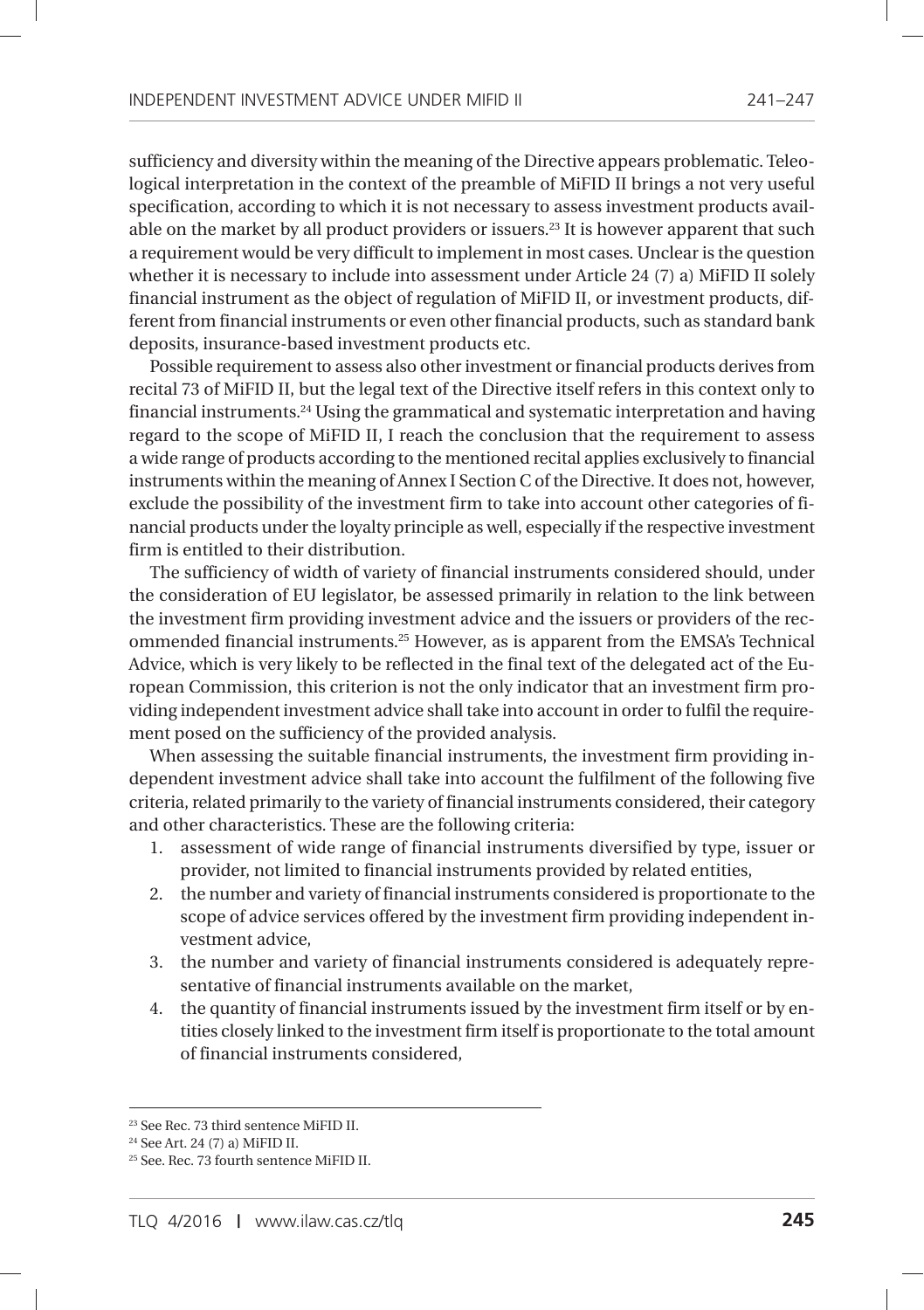5. criteria of comparison include risks, costs and complexity of financial instruments and take into account characteristics of client to prevent provision of biased recommendations.26

In case the above mentioned requirements cannot be fulfilled, for example because of the business model or the specific scope of the advice provided, the investment firm providing advice should not be allowed to claim itself as independent.<sup>27</sup>

## "Limited" independent investment advice

Investment firms focusing on certain categories or a specified range of financial instruments can benefit from mitigation of the aforementioned relatively strict rules brought by ESMA's Technical Advice. The definition of these specific categories or specific range of financial instruments could be problematic. I believe that it is necessary to take into account both the category of financial instruments within the meaning of Annex I Section C MiFID II, as well as other legal or economic criteria, such as particular industry, to which the financial instrument relates.28 In such case the investment firm shall present itself in a way that firstly only attracts clients with a preference for such specific category or a range of financial instruments and secondly enables the clients to easily identify such focus of the investment firm with a high degree of accuracy. In such case the clients should indicate that they are only interested in investing in the specified category or range of financial instruments and the investment firm should be able confirm that its limited business model matches the client's needs and objectives and the range of financial instruments is suitable for the client, otherwise the independent investment advice shall not be provided.29 In this context, it might be possible to talk about a kind of limited independent investment advice. The ESMA's approach modified some previous views, based on the principle that the substantive restriction regarding the variety of financial instruments considered excludes *per se* the provision of independent investment advice.<sup>30</sup>

# CONCLUSION: SELECTED PROBLEMATIC ASPECTS OF INDEPENDENT INVESTMENT ADVICE

A relatively high level of multivalence, which could result in the reduction of legal certainty of the addressees of the new legislation and could cause application problems, is characteristic for some of the above mentioned requirements of MiFID II and ESMA set down on the analysis provided within the independent investment advice. This fact is especially noticeable by the requirements of ESMA according to the point 1 to 3 above, implementing Article 24 (7) a) MiFID II. The primary criterion for assessing the sufficiency of variety of financial instruments considered within the independent investment advice is the limitation

<sup>26</sup> ESMA's Technical Advice, p. 147.

<sup>27</sup> ESMA's Technical Advice, point 2, p. 147.

<sup>28</sup> This might include the provision of independent investment advice restricted to shares and bonds issued by companies operating in the sector of information technology, automotive, etc.

<sup>29</sup> ESMA's Technical Advice, point 3, p. 147.

<sup>30</sup> LOFF, D., HAHNE, K. D. Vermögensverwaltung und Anlageberatung unter MiFID II: Neuregelungen, Gestaltungsmöglichkeiten und deren steuerliche Implikationen. *WM – Wertpapiermitteilungen*. Frankfurt am Main: Herausgebergemeinschaft Wertpapier-Mitteilungen, Keppler, Lehmann, 2012, Vol. 66. No. 32, p. 1519.